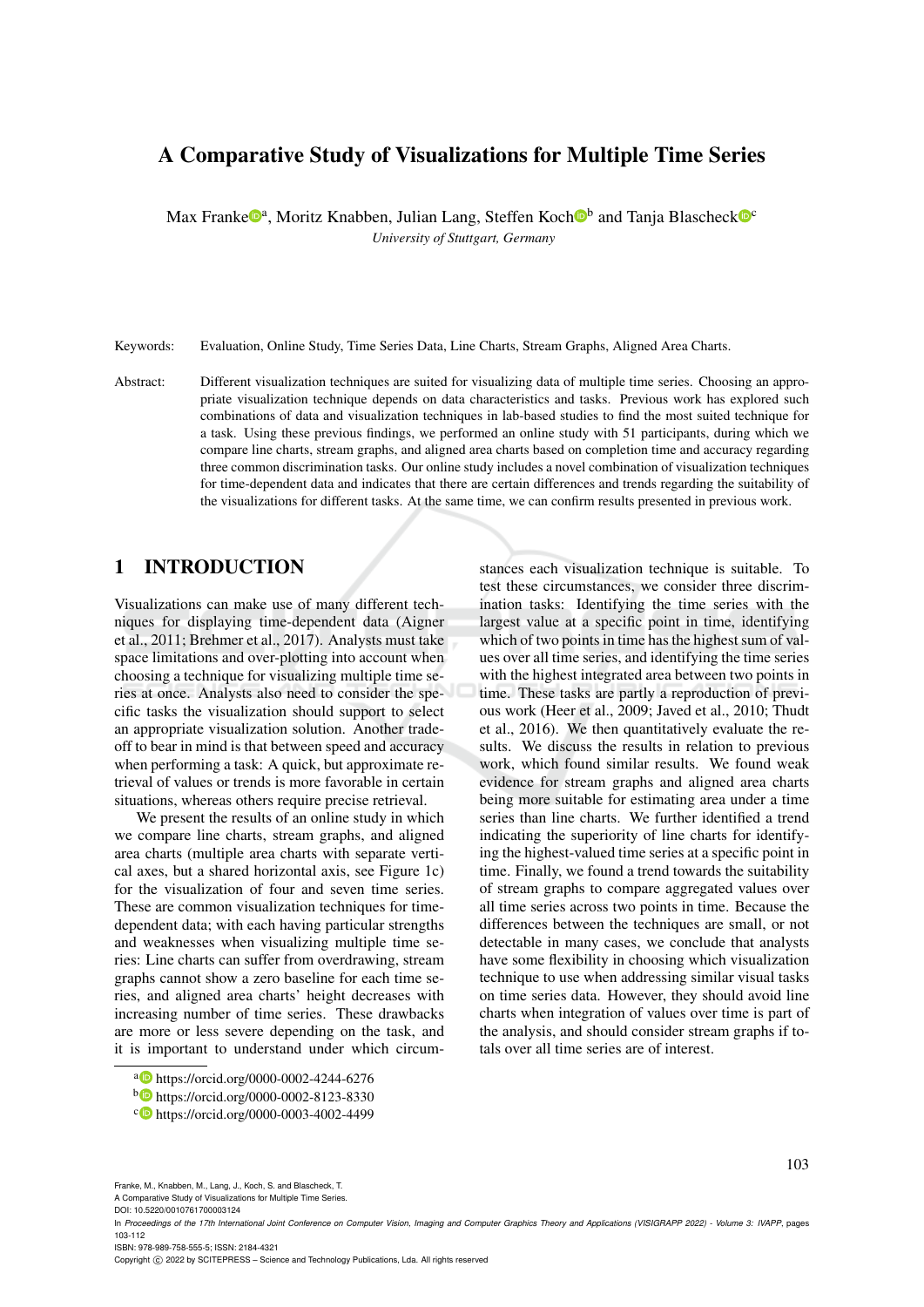### 2 RELATED WORK

Our work is closely related to previous work by Heer et al. (2009), Javed et al. (2010), and Thudt et al. (2016). Those publications focus on the comparison of superimposed and juxtaposed techniques (Gleicher et al., 2011) for visualizing time series data. A significant difference between their work and ours is that the studies were all performed in person, while we conducted an online study.

Heer et al. (2009) compared line charts with different variants of *horizon graphs*. A horizon graph is a variant of an area chart where the area is layered into vertical bands, which are then superimposed with increasing color intensity. The authors explored the influence of the number of bands in a graph for their variants on two basic tasks: *Discrimination,* where participants were asked which of two graphs had the larger value at a given point; and *estimation,* where participants had to gauge the difference between the two values at that point. The authors found that the accuracy for the *discrimination* task was at least 99 %, and therefore focused their analysis on the *estimation* task. Here, error rates were higher for four bands than for two or three, and answer times increased with number of bands. In the second experiment, the authors explored readability of different chart heights and scaling. They found that error rate increased with decreasing chart height, and that horizon graphs with one band had lower error rates than line charts of the same height. Heer et al. concluded that horizon charts can improve readability for small diagram heights. Our work differs from theirs insofar as we explore differences between one superimposed and two juxtaposed techniques with three tasks; that we look at more time series at once; and that we do not consider the horizon graph, but instead the aligned area chart.

Javed et al. (2010) examined both superimposed and juxtaposed techniques, with the main focus being whether complex representations have advantages over simple line charts in certain situations; in particular restricted vertical space and large number of time series. Their study compared four visualization techniques: line charts, braided graphs, small multiples, and horizon graphs. For each, participants had to solve three tasks: finding the time series with the largest value at a certain point in time *(maximum),* finding the time series with the largest *slope* within a certain interval, and deciding which of two time series *A*, *B* has the higher value at two different points in time  $t_A$ ,  $t_B$  *(discrimination)*. The study further considered three numbers of time series (2, 4, 8) and three diagram heights (48, 96, and 192 px). The study revealed that the time needed to solve a task did not

change with the available vertical space, but the accuracy of the answer decreased with decreasing vertical space, which Javed et al. describe as *"classic time/accuracy trade-off"* (p. 934). Increasing the number of time series shown resulted in increasing answer times and decreasing accuracy. For the superimposed techniques, increasing the number of time series increased overlap and disarray, while the juxtaposed techniques proved more robust. In total, answer times for line charts and small multiples were often faster than for horizon graphs and braided graphs. While our work examines one task also examined by Javed et al., the other tasks we examine differ. We further keep diagram sizes constant and examine a visualization with a non-zero baseline, the stream graph.

Thudt et al. (2016) examined the readability of layered charts. Their focus was on the influence of static and interactively selectable baselines, symmetry, and wiggle factor on the extraction and comparison of values or aggregations of values, and on the readability of trends. Their study consisted of three tasks on four visualization types: stacked area charts, the *ThemeRiver* (Havre et al., 2002), stream graphs (Byron and Wattenberg, 2008), and their own variant of the ThemeRiver with interactive baseline correction. These tasks were a direct comparison of two values from two timelines, where participants had to decide which value was larger; the identification of one time series, visualized as an area chart, in a layered chart; and the comparison of aggregated values at two points. The authors found that performance varied greatly, depending on the task at hand, but that the stream graph performed better for individual and aggregated comparison than the other static visualizations. The authors' own interactive version of the ThemeRiver performed best when comparing streams. In contrast to their work, we compare both superimposed and juxtaposed techniques. However, we do not include the interactive component, and use a considerably smaller number of time series at the same time (4 and 7) than Thudt et al., who used 10, 30, and 300.

SineStream (Bu et al., 2021) enhances stream graphs by optimizing stream order and the baseline to reduce sine illusion effects (Day and Stecher, 1991). The authors evaluated the generated variants by asking participants to gauge stream trend, individual value retrieval and comparison, and total value comparison; the latter two tasks being comparable to the tasks we chose. Walker et al. (2016) ropose TimeNotes for the exploration and representation of high-volume, high-frequency time series data. Their approach utilizes a hierarchical layout to represent and compare the time series at different levels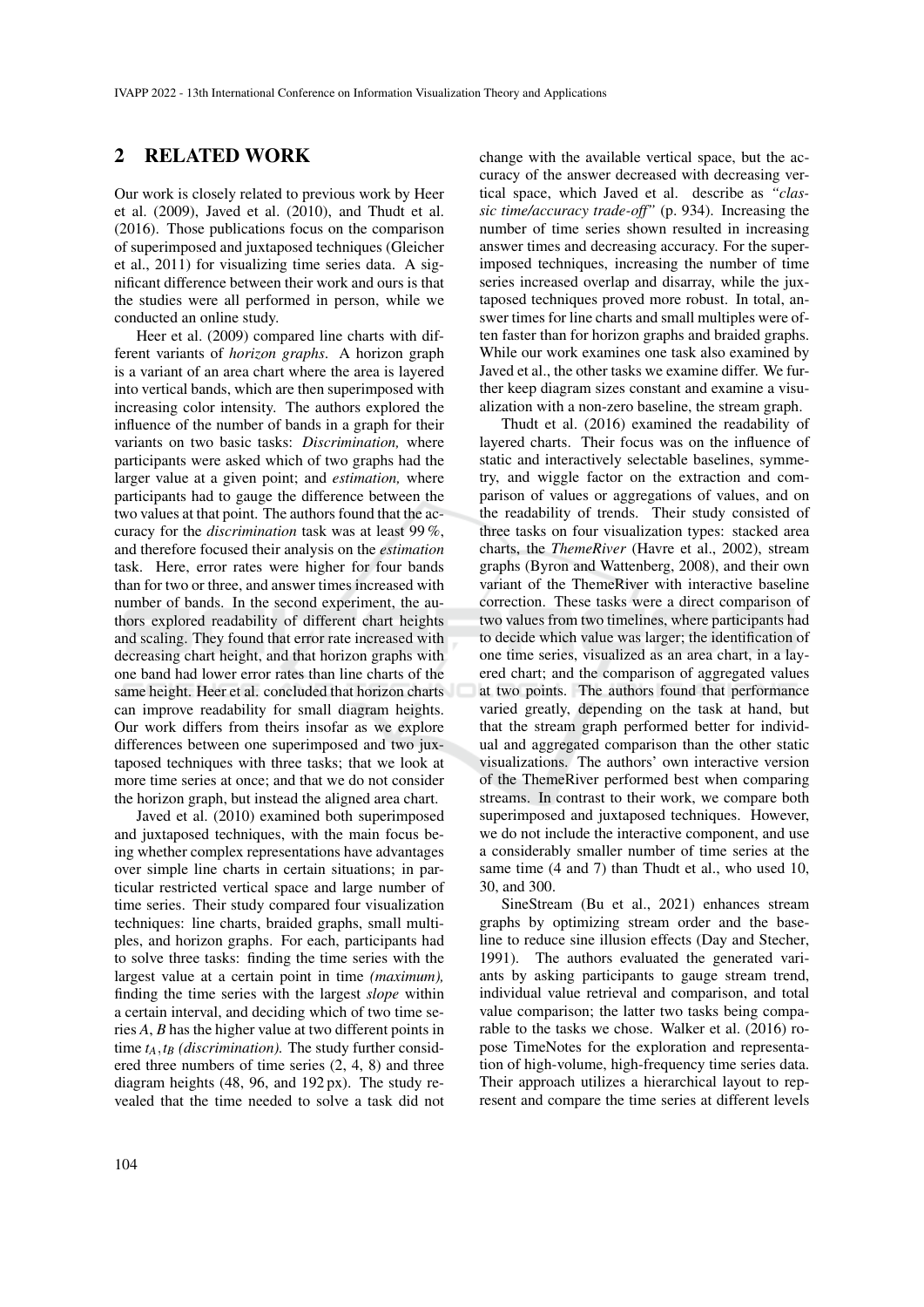of granularity. Other works explore the visualization of one or multiple time series in constrained spaces: considering color and texture (Jabbari et al., 2018), compacted horizon graphs (Dahnert et al., 2019), and density-estimating *CloudLines* (Krstajic et al., 2011).

### 3 METHOD

The goal of this work is to compare the readability of three visualization techniques for temporal data. These are the line chart (Figure 1a); the stream graph (Byron and Wattenberg, 2008) (Figure 1b); and the aligned area chart, a juxtaposed visualization technique (Figure 1c). We design three discrimination tasks and perform an online study, during which we measure completion time and accuracy of the participants' answers.

#### 3.1 Tasks

We design the online study in a way that allows us to investigate the relative readability of the three different visualization techniques. The concept of readability has been introduced by others already: Javed et al. (2010) and Thudt et al. (2016) use similar tasks to the ones we present to explore the readability and efficacy of different visualization techniques.

Our first task, **MAXIMUM**, asks participants to decide which time series has the highest value at a specified point along the timeline. The second task, **SUM**, asks participants to decide for two points in time at which of these the sum of all time series values is larger. The third task, **AREA**, asks participants to decide which time series has the largest area between two points in time. Figure 1 shows example stimuli for all three visualization techniques for the three tasks. The stimuli for the **MAXIMUM** task contain one marked point in time, whereas the more complex **SUM** and **AREA** tasks mark two points. We introduce the tasks in ascending order of complexity here, but randomized their order for each participant to rule out effects of fatigue.

The **MAXIMUM** task could be classified as an *elementary* task in the definition by Andrienko and Andrienko (2006). The **SUM** and **AREA** tasks show increasing complexity, as more context and a more holistic view on the data is required to solve them, and could therefore be classified as a *synoptic* tasks. The task typology by Brehmer and Munzner (2013) deconstructs tasks into *why, how,* and *what;* thereby allowing to classify and compare complex tasks and break them down into smaller sub-tasks. Our tasks would fit into the *query* category of their typology ("identify, compare, summarize"), and would be use-

ful components of many larger, more abstract data analysis tasks. Such analyses could concern, for example, results of topic modeling or clustering, where the frequency of different topics over time is of interest for analysis questions such as: *"What topics were most discussed at time X?"* (**MAXIMUM**), *"When were discussions most diverse?"* (**SUM**), or *"What topics were most dominant during an interval?"* (**AREA**). Often, combinations and frequent repetition of these tasks and questions are required to gain insight on a higher level, which precludes computational solutions. The choice of visualization to best support exploratory analysis therefore depends on the relevant low-level tasks for the data.

#### 3.2 Study Design

We conducted the study in English on the Prolific platform (Prolific, 2021) with 51 participants, mainly from English-speaking countries (Prolific, 2014). The study was designed as within-subjects, such that each participant solved all three tasks in random order for all three types of visualization techniques. The participants would perform the task and indicate their answer by selecting a time series using radio buttons (see Figure 2). As soon as one of these radio buttons was selected, the answer was transmitted and the response time was measured. The time for moving the mouse cursor was taken into account.

3.2.1 Apparatus

The uniformity of the devices used could not be ensured due to the online nature of the study. Participants were asked to conduct the study on a device with a mouse; and to refrain from using mobile devices, such as smartphones or tablets. Because we did an online study and participants used their own devices, we could not control the size of the stimuli directly. Thus, participants had to first complete a short scaling task. This was done by asking participants to take a credit card (86 mm  $\times$  54 mm) and drag a displayed rectangle to the size of the card with the mouse. Then, the experimental setup scaled the visualization techniques such that they had the same size of 17 cm  $\times$  10.5 cm, or 20 cm diagonally, on different screens. Participants were also required to maintain a distance from the monitor and were prohibited from zooming in. Zooming events were recorded and the corresponding measurement data was discarded.

#### 3.2.2 Data

We created random time series using a modified random walk algorithm (see Algorithm 1). To make the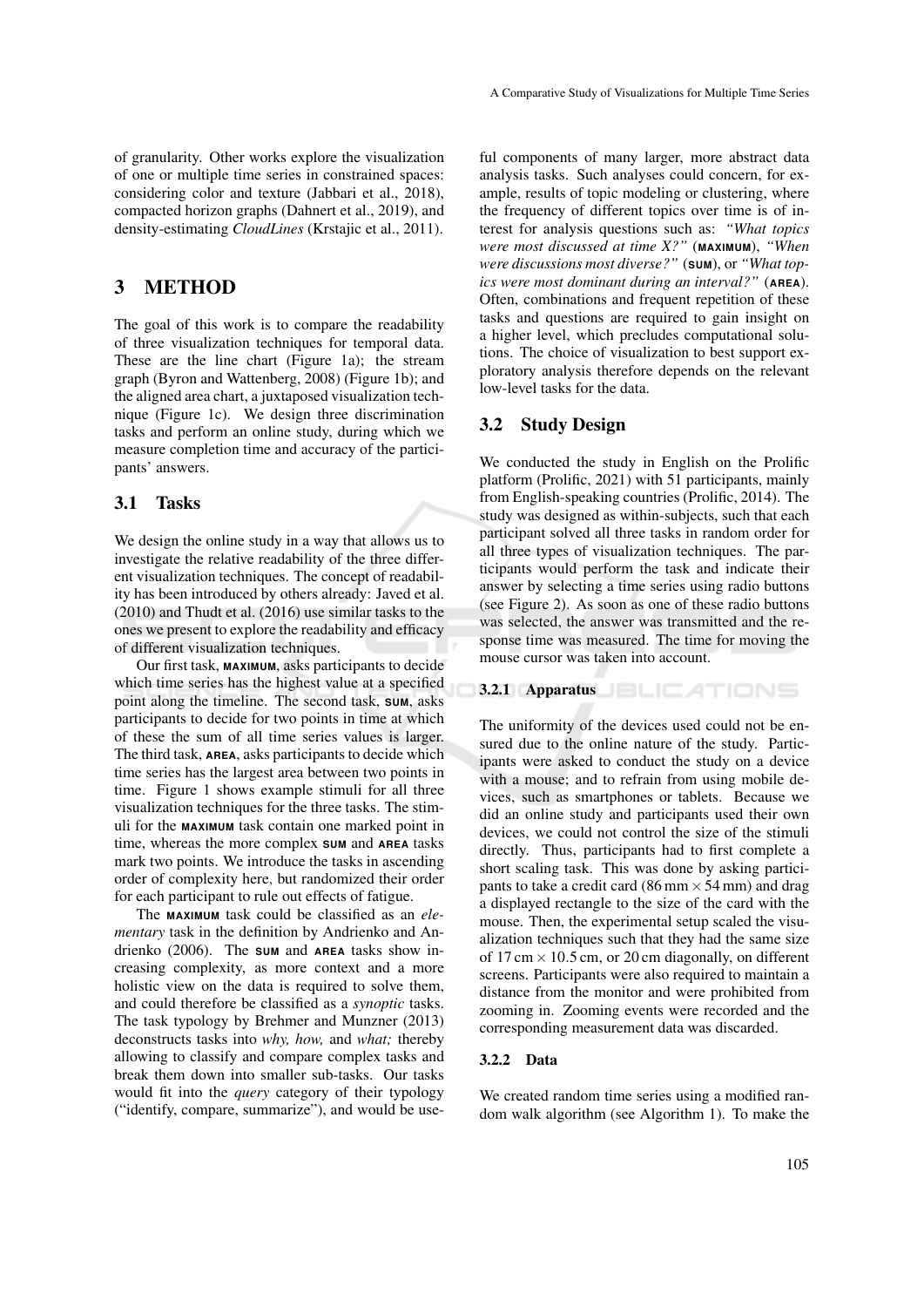IVAPP 2022 - 13th International Conference on Information Visualization Theory and Applications



Figure 1: Examples for randomly generated stimuli with the three visualization techniques: (a) Line chart, (b) stream graph, and (c) aligned area chart. The point at which values should be compared is indicated on the time axis for the **MAXIMUM** task (see (a) and (c)). For the **SUM** and **AREA** tasks, two points (see (b)) are indicated for comparison.

series more realistic, we ensure non-negative values and add a random offset to all values. All figures containing stimuli in this work show examples of this random walk. For our study, each time series consists of 30 time steps, which is similar to previous works (Thudt et al., 2016). We generated 60 samples containing four time series and 60 samples containing seven time series. We settled on a maximum of seven time series as that seemed a good upper bound for the number of topics to analyze at one time (Miller, 1956). We also found it challenging to find an appropriate colorblind-friendly scheme with more colors (see Section 3.2.3). For the **AREA** and **SUM** tasks, the two points in time were placed randomly, but at least 5 time steps apart. Samples were chosen completely at random out of the random walk-generated time series. There was no guaranteed minimum difference between the correct answer for a stimulus and the other shown time series. In cases where two answers would have been correct, both were accepted. However, the statistical probability of such situations occurring during the study were negligible.

Algorithm 1: Time series generation using random walk. The series' lowest point is between 0 and 5.

| <b>function</b> TIMESERIESRANDOMWALK $(n)$        |                               |
|---------------------------------------------------|-------------------------------|
| $s \coloneqq \{-5, -4, \ldots, 0, \ldots, 4, 5\}$ | $\triangleright$ Step set     |
| $r \coloneqq [1,\ldots,n]$                        | $\triangleright$ Time series  |
| $l := \text{DrawUNIFORMRandom}(s)$                | ⊳ Walker                      |
| for $i \in \{1, \ldots, n\}$ do                   |                               |
| $l := l + \text{DrawUNIFORMRandom}(s)$            |                               |
| $r[i] := l$                                       |                               |
| $minimum := min(s)$                               | $\triangleright$ Lowest point |
| offset := $DRAWUNIFORMRANDOM({0, , 5})$           |                               |
| for $i \in \{1, \ldots, n\}$ do                   |                               |
| $r[i] := r[i] - \text{minimum} + \text{offset}$   |                               |
| return <i>r</i>                                   |                               |

#### 3.2.3 Conditions

We designed the within-subject study with the following factors: *Visualization technique (V):* line chart, stream graph, aligned area chart; *tasks (T):* **MAXIMUM**, **AREA**, **SUM**; and *number of time series (N):* four or seven. This created a design with  $|V \times T \times N| = 18$ different conditions for all participants. Each condition was repeated five times to obtain a more precise and robust result. This resulted in 90 trials per participant during the main runs. Including the test runs, in which each condition was repeated once, the total number of trials is at least 108, depending on whether participants decided to repeat test runs. The order of the tasks was randomized using simple randomization, as was the order of visualization types within a task and the number of time series.

Choosing a color palette was a challenge in this study. We started with *Dark2* from Color-Brewer2 (Harrower and Brewer, 2013). Javed et al. (2010) also used this color palette in their study because of a guarantee of graphical perception of each time series. During the pre-studies, we realized that this palette is problematic because of two green-heavy colors. We adapted our color palette to accommodate this effect (Figure 2).

#### 3.2.4 Procedure

We asked participants to read the displayed information and instructions carefully. To create a consistent initial state, we asked them not to use external aides such as pens or their hands, to sit in an upright position, and to not move their head closer to the screen.

After reading the instructions, participants filled out a questionnaire regarding their demographic background and performed a calibration task for their screen scaling (see Section 3.2.1). To test for participants with color blindness, they then had to enter the number shown on an Ishihara test stimulus.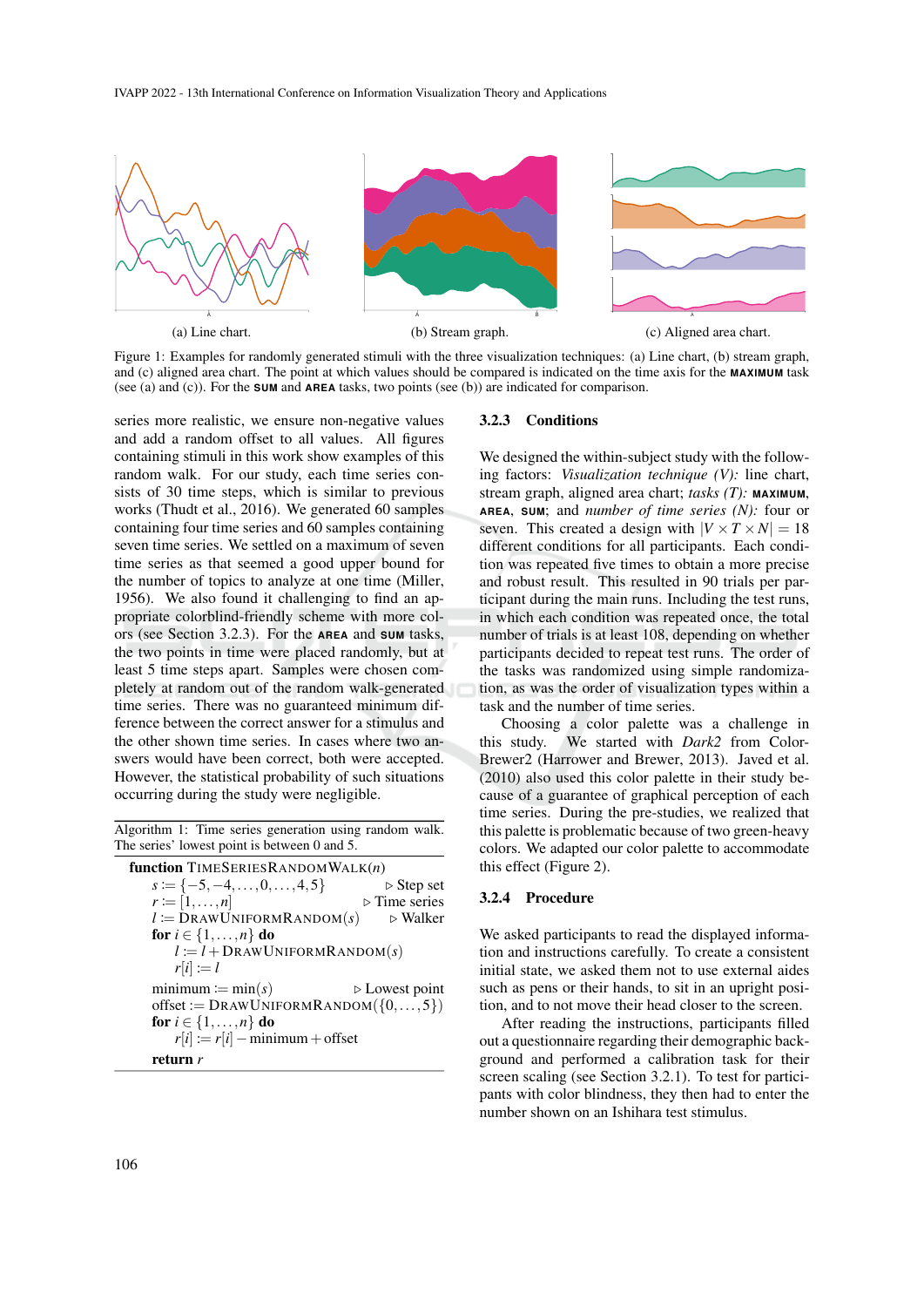

Figure 2: Example of a stimulus with radio buttons.

Participants then saw the first of three tasks, with the order of tasks being random for each participant. For each task, an exemplary scenario was described to help them understand the task and its motivation. Participants were asked to do one test run for each task to reduce training effects. During the test run, each visualization type was shown once for each number of time series, resulting in six stimuli. The first stimulus was shown after the participant pressed the start button, and the stimulus was faded out when the participant chose their answer using the radio buttons. After a two second pause, the next stimulus was shown. During the test run, participants received feedback on whether their answers were correct. After the test run, participants could decide whether they wanted to proceed with the study or repeat the test run.

The main study was performed analogous to the test run, but with a larger number of stimuli, and without feedback on the correctness of the answers. Participants were shown a progress bar indicating the total progress through the study. After each task, the description and exemplary scenario for the next task was shown. At that point, participants were encouraged to take a small break, should they require it. No breaks were intended during the tasks.

After completing all three tasks, participants were asked which visualization technique they liked the most and which the least, with the possibility of indicating no preference. After participants submitted their answers, we thanked them and provided them the Prolific completion code. They were paid 5.25 GBP each via the Prolific platform.

#### 3.2.5 Pre-studies

To both identify ambiguities and potential problems and to test the feasibility of the study, we conducted two pre-studies. Issues found in a pre-study were resolved before conducting the next one. In both prestudies, a small number of participants completed the three different tasks of the study, including a short survey afterwards. Because the purpose of the prestudies was to identify problems at an early stage, the

results of the response times and correctness were of secondary importance. The procedure of both prestudies was almost identical to the procedure mentioned in Section 3.2.4, but with fewer repetitions. We estimated an average study duration of 32 min from the pre-studies, which we used to determine compensation for participants.

The majority of participants in the first pre-study mentioned the predominant green tone of the colors in the time series, as well as confusion between an ocher and orange color. This caused participants to lose time in selecting the radio button, which skewed the results. We subsequently updated the color palette.

In the second pre-study, participants again remarked on problems with the color palette, which we subsequently adapted to the final version shown in Figure 2. Although the newly inserted colors were colorblind-friendly colors, a distorted perception of the colors due to color vision impairment could not be ruled out. Besides the difficulties with the colors, some participants complained about thin line widths in the aligned area charts and the line charts, which we increased as a consequence.

One of the participants stated that they had problems with the stream graph visualization technique. Because the time series are arranged around a central axis, an empty or white area appears between the lowest time series and the horizontal axis. The participant interpreted this area as a time series during the exercise, which caused confusion on the part of the participant. Because this is part of the visualization technique and was not criticized by anyone else, we did not apply any changes here.

A small number of participants stated that they looked at the progress bar more often towards the end. One of the participants felt that the number of stimuli was too high. We discussed and rejected the option of reducing the number of repetitions of each condition, as a lower number of repetitions could lead to a less robust result. By randomizing the order of tasks, we counteracted effects of fatigue in the main study.

### 4 RESULTS

We had 51 participants in our study; 40 were between 18 and 30, 7 were between 31 and 40, and 4 were between 41 and 50 years old. Twenty-six (26) held the equivalent of a high school diploma, 16 had a Bachelor's degree, 7 a Master's degree, and 2 had a lower education level. Five (5) of the 51 participants declared that they use reading aids. We did not inquire about the participants' gender because we deemed it irrelevant for the study, and wanted to reduce the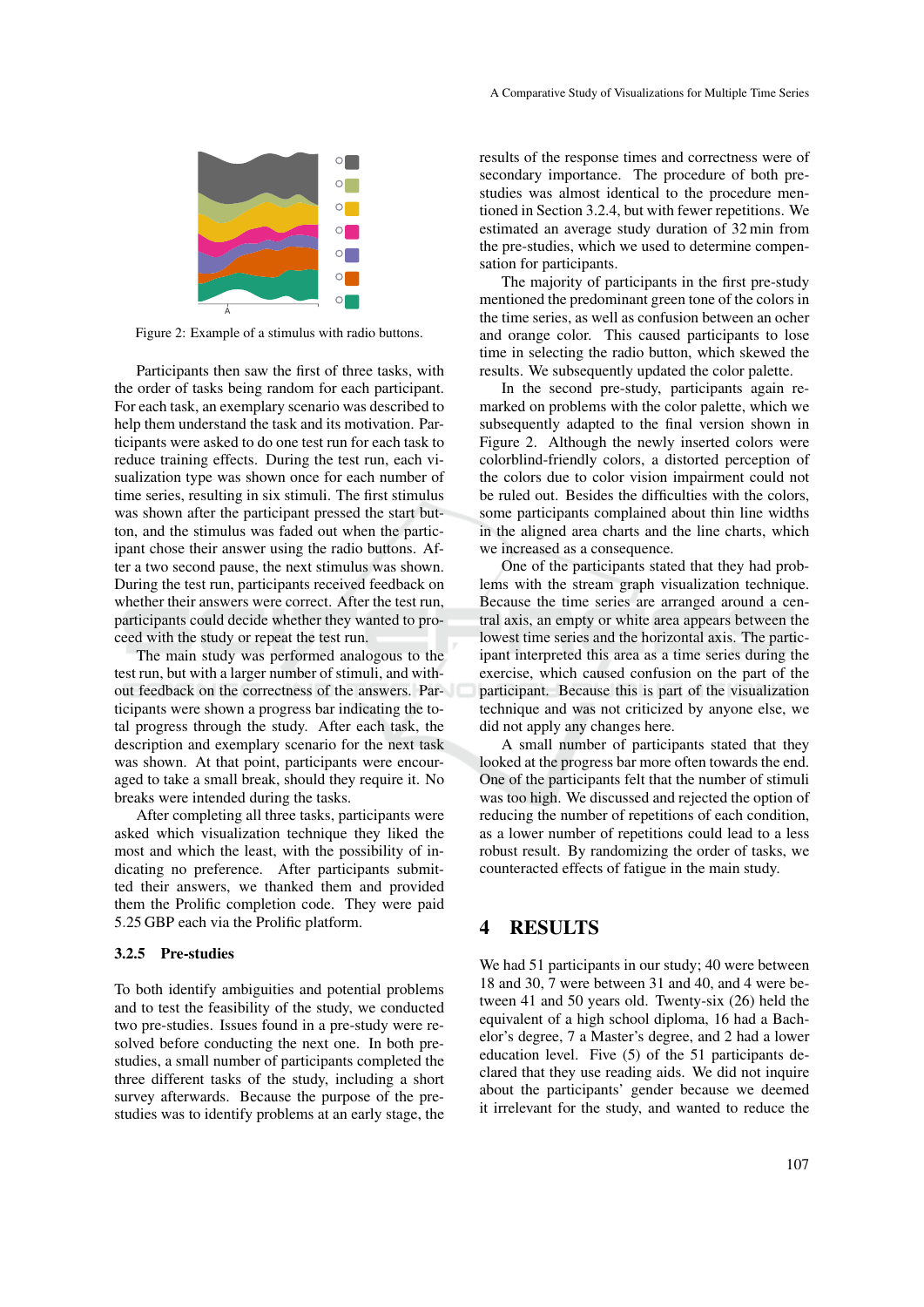

Figure 3: Completion time (left) and accuracy (right) analysis of the study data obtained from 34 participants. We visualize mean values and confidence intervals (CIs) for all three visualization techniques for all three tasks. We show the comparisons for all data, the data for four time series, and for seven time series. The error bars represent the 95 % bootstrapped CIs. Completion times are given in seconds, accuracy in percentage values.

amount of personal data collected.

A disproportionate number (14 out of 51, about 27.5 %) of the participants did not pass the Ishihara color blindness test done before the start of the study. Even assuming an all-male participant pool, this number is over 1.5 times higher than what we expected from the base rate for this type of color blindness. Combined with higher error rates and larger spread in task completion time in that group, we suspect that some participants either did not understand the task, or did not invest the required effort to solve it. We cannot separate such candidates out post-hoc because of the online nature of the study, so we decided to omit the data from participants failing the Ishihara test from the analysis. Three more participants were excluded because they solved the initial scaling task in under one second. These participants might also not have solved the tasks thoroughly, and the stimuli were not displayed in the appropriate scaling on their monitors. This left us with the data of 34 participants.

The results of the study are task completion time and accuracy. With those, we carried out a time and error analysis with the sample mean per participant and condition. We calculate these sample means using interval estimation with 95 % confidence intervals, which we adjust for multiple comparisons using Bonferroni corrections (Higgins, 2004). By using BCa bootstrapping with 10,000 iterations to construct the confidence intervals, we can be 95 % certain that the population mean is within that interval. In addition to the confidence intervals on the measured data, we also calculate the pairwise differences between the three visualization techniques' results using estimation techniques. We interpret the strength of the evidence as recommended in the literature (Cumming, 2013; Dragicevic, 2016; Besancon and Dragicevic, 2017, 2019; Cockburn et al., 2020): Confidence intervals of mean differences show evidence if they do not overlap with 0, and the strength of the evidence increases for tighter intervals and intervals farther away from 0. Equivalent *p*-values can be calculated using the method by Krzywinski and Altman (2013).

We have published the study data and analysis scripts in a data repository (Franke et al., 2021). We show the calculated results in Figure 3, and the calculated confidence intervals of mean differences in Figure 4. Results are grouped by task, then by visualization technique. We further calculate the results on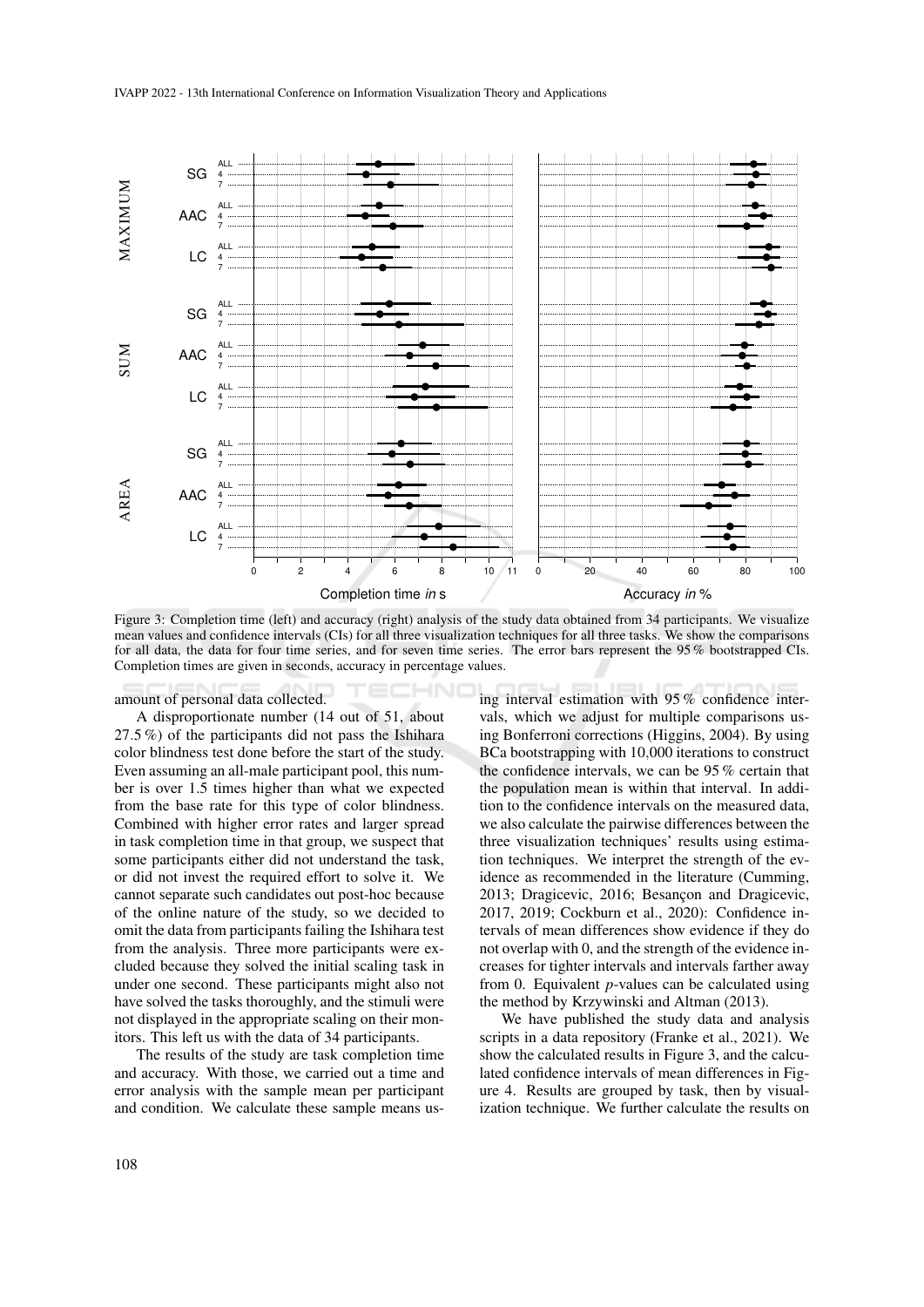

Figure 4: Completion time (left) and accuracy (right) analysis of the study data obtained from 34 participants. We visualize pairwise comparisons between the three visualization techniques for all three tasks. We show the comparisons for all data, the data for four time series, and for seven time series. The error bars represent the 95 % bootstrapped CIs, adjusted using Bonferroni correction (red). Time differences are given in seconds, accuracy differences in percentage points (p.p.s).

two levels: once for all data of a condition, regardless of the number of time series shown, and once for the stimuli with four and seven time series, respectively.

#### 4.1 **MAXIMUM Task**

For the **MAXIMUM** task, participants took an average of 5.22 s, with the line chart being slightly faster with 5.03 s. On the second level, the average times for line charts and aligned area charts were slightly higher for seven time series than for four. Regarding accuracy, there were no larger differences, but the line chart was the most precise with 89.12 %, followed by the stacked area chart (83.82 %) and the stream graph (83.24 %). The average accuracy dropped by 2 p.p.s for seven time series for the stream graph, improved by 2 p.p.s for the line chart, and dropped by over 6 p.p.s for the aligned area chart.

We found no evidence for better completion times of any visualization technique, but there is a slight trend for the line chart being faster (Figure 4 left). The trend towards the superiority of the line chart for accuracy is stronger, but we find no concrete evidence.

#### 4.2 **SUM Task**

For the **SUM** task, participants took an average of 6.75 s; the stream graph took on average 5.76 s, while the other two took about 7.1 s. On the second level, times increased by about 1 s from four to seven time series for all visualizations. Accuracy values ranged between 77.94 % for the line chart and 87.06 % for the stream graph. Going from four to seven time series, accuracy dropped by 3.5 p.p.s for the stream graph, increased by 1.8 p.p.s for the aligned area chart, and dropped by 5.3 p.p.s for the line chart.

We found no evidence that any visualization technique is faster, although Figure 4 reveals a trend towards the stream graph being faster. We found weak evidence that the stream graph is more accurate than the line chart for this task, and found a trend that indicates that the stream graph is also more accurate than the aligned area chart.

#### 4.3 **AREA Task**

For the **AREA** task, participants took on average 6.76 s; however, the line chart took on average 7.86 s, while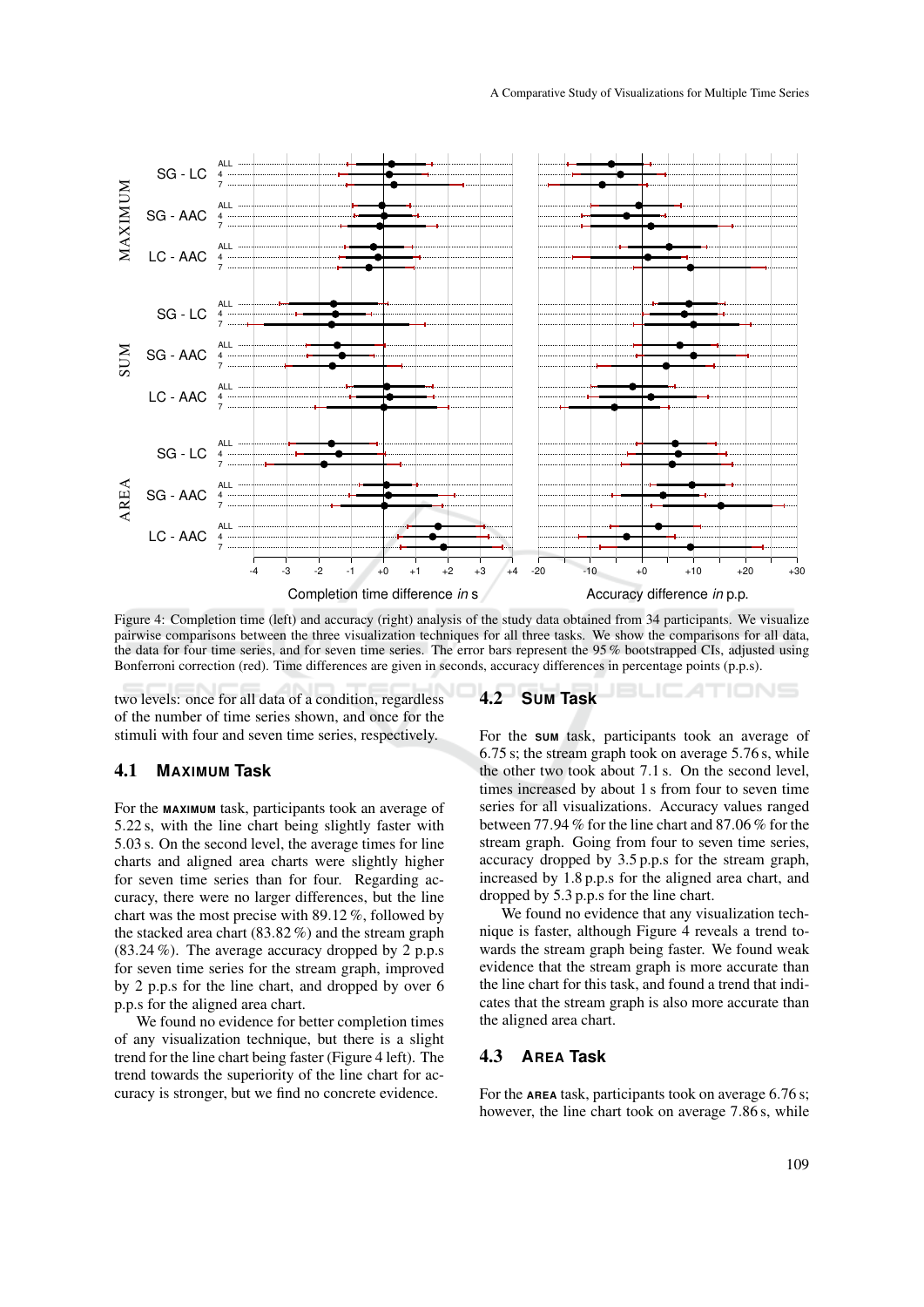the other two took around 6.2 s. Going from four to seven time series, times increased by about 0.5 s for the stream graph and aligned area chart. Times for the line chart increased most, from 7.25 s to 8.48 s. Accuracy values ranged between 70.88 % for the aligned area chart and 80.59 % for the stream graph. Going from four to seven time series, accuracy improved slightly for the stream graph and the line chart, but dropped by 10 p.p.s for the aligned area chart.

We found weak evidence that both the stream graph and the aligned area chart were faster than the line chart for this task, as shown in Figure 4. We found weak evidence that the stream graph is more accurate than the aligned area chart. We further identified a trend for the stream graph to be more accurate than the line chart, but no concrete evidence.

#### 4.4 Other Results

For all tasks and visualization techniques, we found that completion times increased consistently going from four to seven time series (see Figure 3). On average, completion times increased by 0.99 s, or 17.15 %. Accuracy dropped noticeably for some combinations of task and visualization technique, but not as consistently.

For the participants who failed the Ishihara test and were therefore not included in the study, accuracy values were considerably lower; as low as 56.43 % for the **AREA** task with the aligned area chart, and never over 77.14 % (**SUM** task, stream graph). Average completion times did not change much, but were more varied, and their CIs were considerably wider.

Of the 34 participants considered in the evaluation, 18 found the line chart to be their favorite visualization, followed by 13 for the stream graph, 2 for the aligned area chart, and 1 with no preference. Eighteen (18) participants answered that the aligned area chart was their least favorite visualization, followed by the stream graph with 8, the line chart with 7, and 1 participant with no preference.

## 5 DISCUSSION

In the statistical evaluation of our study data, we did not find strong evidence for the superiority of any of the three visualization techniques for the tasks we examined. However, we obtained some weak evidence, most prominently in the **AREA** task. Here, it is clear that the completion times are slower for the line chart than for the other two visualization techniques. One explanation for this could be that the visual overlap of lines makes it harder to gauge area, even with a clear

baseline. The stream graph, which does not have the advantage of a zero baseline, still exhibited weak evidence of being more accurate than the aligned area chart, and a trend towards being more accurate than the line chart. In contrast, the aligned area chart, while being faster than the line chart, showed no evidence for being more accurate. In fact, accuracy is ever so slightly better for the line chart with seven time series. The straightforward explanation here is that the reduced height of the juxtaposed charts makes exact retrieval of values harder. This effect was also noted by Javed et al. (2010, p. 934) as the *"classic time/accuracy trade-off."*

We also found a trend indicating the superiority of the stream graph for the **SUM** task, both regarding speed and accuracy. Compared to the line chart, we even found weak evidence that the stream graph is more accurate. We ascribe this to the fact that, for the stream graph, the sum of all values at one point in time can be found by estimating the thickness of the graph at that point. This should be faster and more accurate than estimating multiple values and then summing them up. This result should be kept in mind, especially when designing visualizations where the relationship of one time series to the whole is of interest.

Finally, we found a trend that for identifying the time series with the **MAXIMUM** value at one point, line charts are most accurate. We found no evidence for them being faster. Our explanation is that, for line charts, this task can be solved by comparing *positions* at one point, whereas for the aligned area chart, *length* needs to be compared across different places. The stream graph has the additional hurdle of potentially introducing sine illusions (Day and Stecher, 1991), which might hinder precise retrieval.

Our study considered visualizations showing four or seven time series. Real-world data sets often include larger numbers of time series, but we would argue that for the tasks we studied, these numbers were appropriate. Especially for the aligned area chart, scalability was already becoming a problem. Arguably, the line chart cannot be used for many more time series at a time before readability is a problem (Munzner, 2014). The stream graph, which is already a visualization technique focused more on overview, has the potential to scale further. At that point, however, color scales become problematic, which inhibits the use of the tasks we studied. In their study, Thudt et al. (2016) show 30 time series at a time, but skirt the coloring challenge by only coloring one or two time series of interest in their stimuli. For larger numbers of time series, other tasks and strategies emerge, and filtering, aggregation, and interaction become necessary.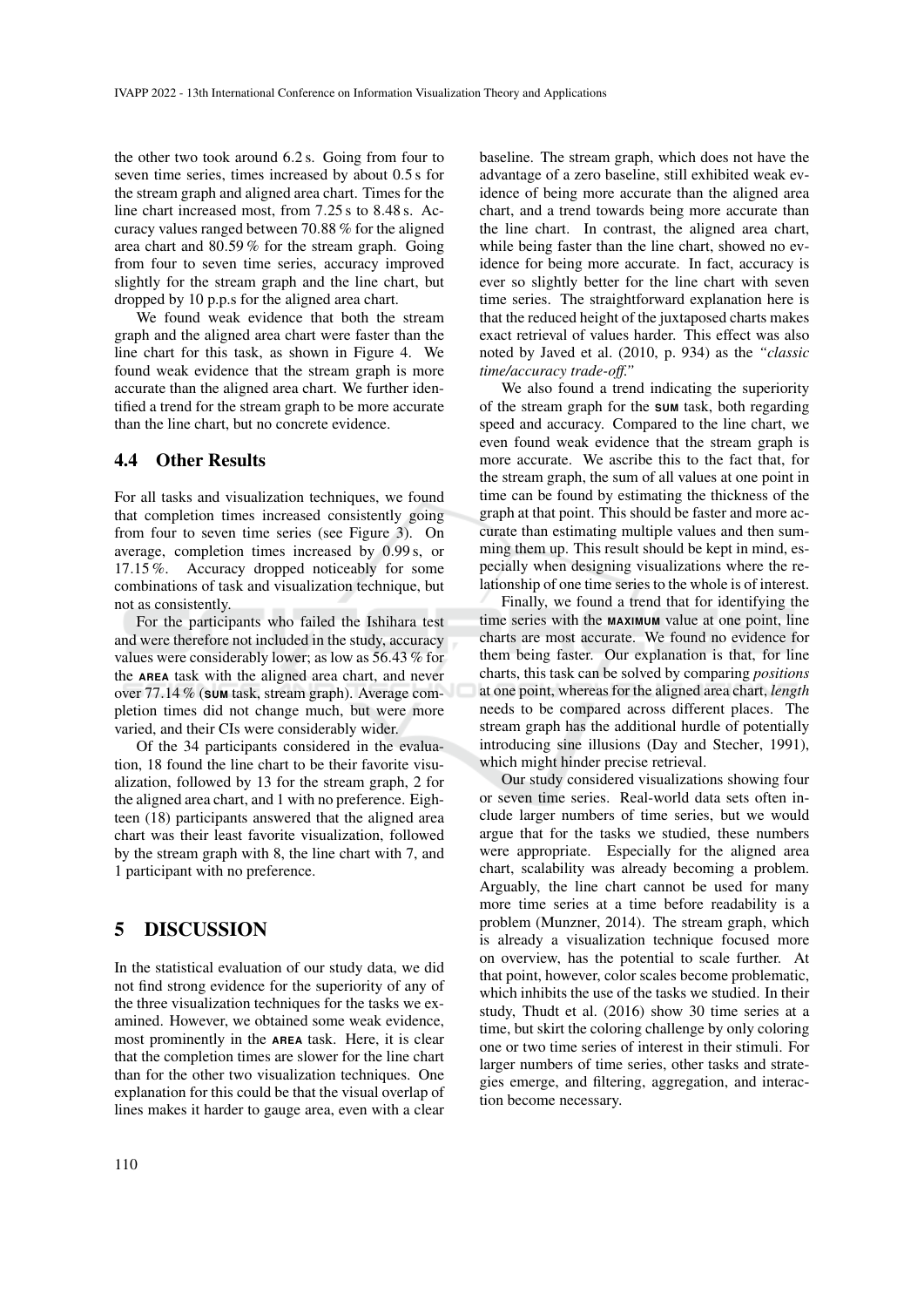Participants in the preliminary study drew our attention to the risk of confusing the greens as well as the orange and ocher tones in the used *Dark2* color palette (Harrower and Brewer, 2003). Javed et al. (2010), who used the same color palette, do not mention any such issues. However, their participant pool was smaller (16), and might not have included any colorblind participants. We describe the colors we finally used in the study material (Franke et al., 2021).

Another point of discussion is how representative our study is towards the general public, and how robust the online study results are. By using the Prolific platform, the study was performed with a participant pool consisting mainly of US and UK citizens. The participants did also, on average, have an aboveaverage education level, which might affect how familiar they were with the presented visualization techniques. We would argue that our study results are representative at least for the demographics that would come into contact with these visualizations regularly. Although we made arrangements to get study conditions as uniform as possible, the online nature of the study reduced our control. For example, even though we asked them not to, it is possible that some participants moved their heads closer to the screen or used their hands to support them in the tasks. However, we were able to eliminate obvious outliers from the data, and other work (e.g., Heer and Bostock, 2010) indicates that online studies generate results of similar quality, but with greater reach and cost-effectiveness.

A confounding factor of our study relates to the within-subject design. We had to limit the number of stimuli shown per condition to avoid exhausting participants. We tested 18 different conditions (see Section 3.2.3), and with only five stimuli per condition, the study already took about 30 min to complete. With the 34 participants, this means we only collected 170 data points per condition, which limits the robustness of our results and may be responsible for the moderate expressiveness of our results. To further reduce load on the participants, we only let them solve each task once for four and once for seven time series in the test runs for each visualization technique. While participants could choose to repeat the test runs, we did not force them to do so if their answers were incorrect. It is therefore possible that some participants might not have completely understood how some of the visualization techniques are supposed to be read, especially the less commonly known stream graph and aligned area chart. We take away that for future studies of this kind, a between-subject study with more time per condition would be more reasonable, with the tradeoff of needing more participants.

One final challenge worth discussing is the large number of colorblind participants we encountered. We believe that this was a mixture of actual colorblind people and participants who, willfully or not, did not answer the questions thoroughly. The fact that, while the accuracy of the answers of this group decreased, the completion times as a total did not, implies to us that the issue was not with colorblindness itself. We see this as a larger issue with online studies and take away from this experience that our future online studies need to include regular attention and sanity checks. This would make it possible to identify test subjects answering conscientiously more effectively, and reduce the loss of valuable study data.

### 6 CONCLUSION

We have compared three visualization techniques for depicting multiple time series; line charts, stream graphs, and aligned area charts; regarding three discrimination tasks with increasing complexity. With our online study, we found weak evidence for the inapplicability of line charts for deciding on the timeline with the highest integrated value between two points in time. We also found trends indicating the suitability of line charts for identifying time series with high values at one point, and the suitability of stream graphs for gauging the higher of two total values between two points in time. In other words, we found that, with some exceptions, there are no larger differences in the efficacy of the visualization techniques for these tasks. However, we suggest that analysts should not use line charts if integrating values over time is part of the analysis task, and that they use stream graphs if comparison of overall values of all time series is important. Future work could extend our study to additional visualization techniques and other data characteristics, such as multivariate or categorical time-dependent data, as well as to other tasks, or including interaction.

### ACKNOWLEDGMENTS

This work has been funded and supported by the Volkswagen Foundation as part of the Mixed Methods project "Dhimmis & Muslims", and by the DFG grant ER 272/14-1. Tanja Blascheck is funded by the European Social Fund and the Ministry of Science, Research, and Arts Baden-Württemberg. We would also like to again thank all the participants of the prestudies and the online study.